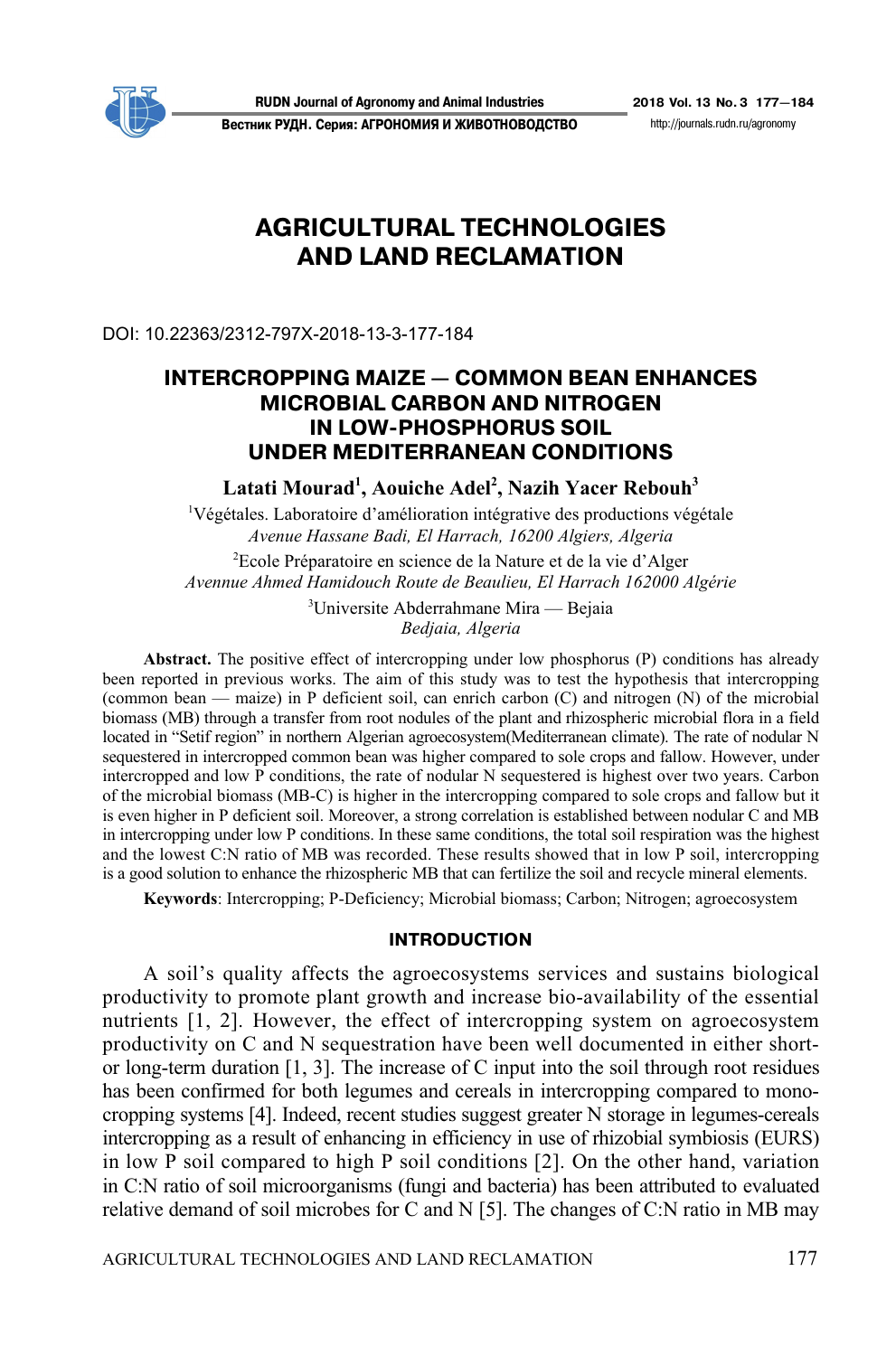have important effect for N and C cycling. Considering the interspecific interaction (complementarily and facilitation) of legumes on rhizosphere MB in intercropping system, a hypothesized effect of cereals-legumes intercrops on investigating of the MB C:N and its relationship with rhizobial  $N<sub>2</sub>$  fixation would be tested.

Our previous studies reported that intercropping common bean-maize might be an alternative agronomical practice that is scarcely adopted in north-east Algerian agroecosystem under low P conditions [6]. In the studies reported here, we hypothesize that the presence of common bean as intercrop with maize will enhance both MB-C and MB-N through greater input of nodules C and N into the soil rhizosphere in either P deficient or P sufficient conditions. This will also result in a significant change in the C:N ratio and MB respiration. To address these hypotheses, both the intercrop and sole crop were grown in two years rotations in the same experiment sites studied in our last research experiment [2] located in Setif region in northern Algerian agroecosystem.

### **MATERIALS AND METHODS**

The study was performed during 2012—2013; the field experiments were carried out over the same two experimental sites S1 (35°58, 11'N and 5°14, 90'E) and S2 (35°53, 37'N and 5°37, 01'E) studied in our last research [2]. Sites are located in the agroecosystem of Setif (300 km north-east of Algiers) where maize and common bean are widely cultivated as intercropping. An experiment designed to fulfil the aim of this study was carried out with one common bean cultivar (*Phaseolus vulgaris* cv. El Djadida) and one maize cultivar (*Zea mays* cv. Filou) cultivated by most farmers' fields in Algerian agroecosystem. Split-plot was used as an experimental design with four replicates. Seventy days after sowing (DAS) that corresponds to a full flowering stage, soil samples were taken from the rhizosphere of each species and fallow plot. The rhizosphere of both maize and common bean roots was bulked for each replicate in all crop treatments. The rhizosphere samples were then stored at 4°C for 72 hours before analysis. Indeed, the nodules were separated from the common bean roots, dried and weighed separately.

The soil MB-C and MB-N have been measured in physico-chemical laboratories at the national institute of agronomy research (Montpellier, France). MB-C and MB-N were determined by chloroform fumigation-extraction method modified and adjusted from Brookes and Jenkinson methods. The MB-C and MB-N were determined by calculating the difference between TOC and TN of chloroform-fumigated and unfumigated soil samples. However, the final values of microbial biomass were divided by conservation factors:  $KC = 0.45$  and  $KN = 0.54$  for MB-C and MB-N, respectively.

To account for problems associated with data estimation, all C and N concentrations (g plant and µg ml1 for plant and soil, respectively) in either rhizospheric soil or nodule were converted and calculated to stock (g C and N  $m^2$ ).

#### **RESULTS AND DISCUSSION**

The results of this study showed that the rate of nodular N sequestered by intercropped common bean is significantly higher compared to the correspondent sole crop as well as in 2012 and 2013 seasons (Fig. 1). This joins the works of [2, 7—9]. Furthermore, our results showed a higher nodular N sequestration rates under P deficient soil relative to P sufficient soil. This suggests a more important symbiotic  $N_2$  fixation under these conditions.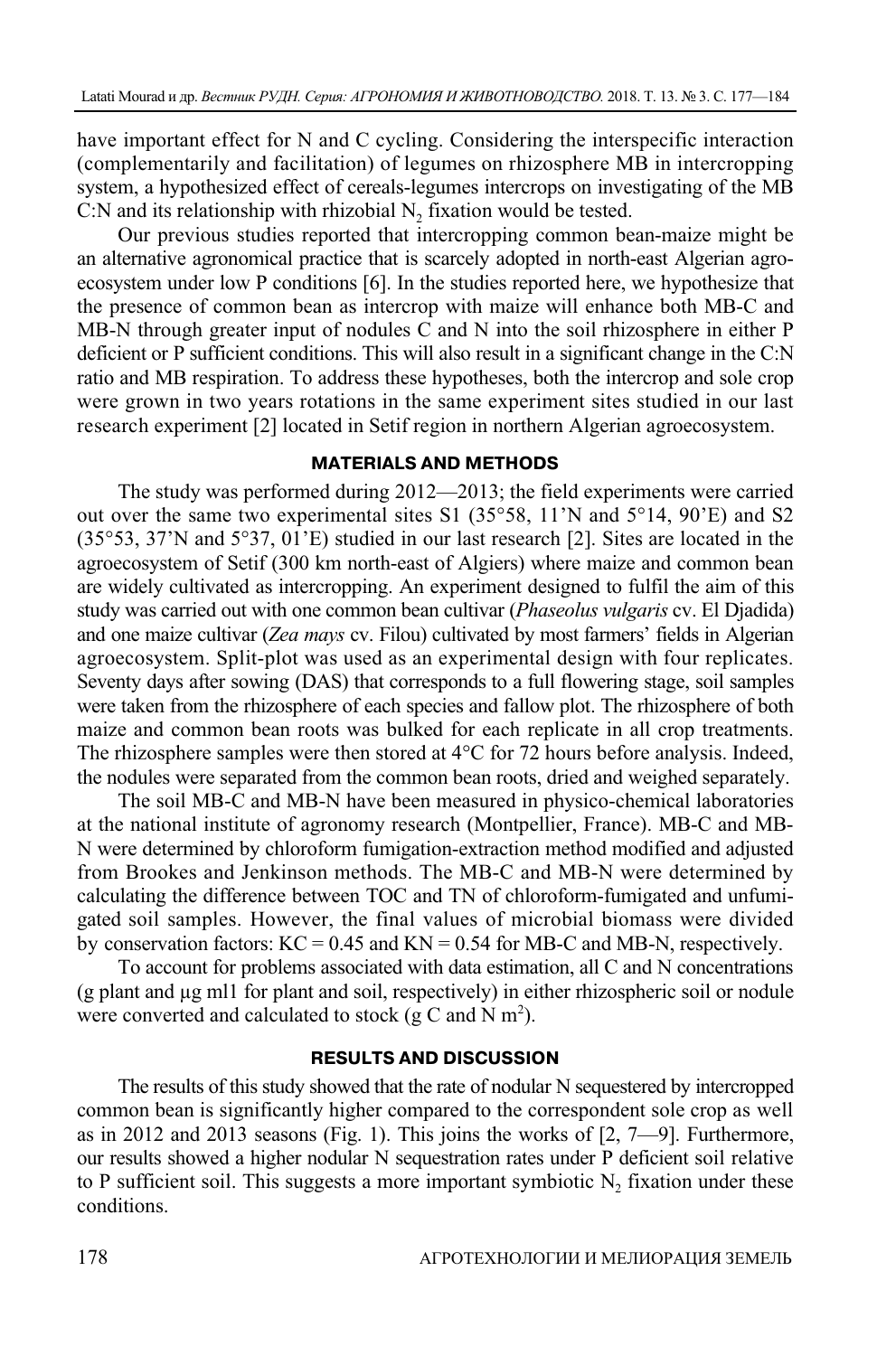

**Fig. 1.**  $C(A)$  and  $N(B)$  stock  $(g m^{-2})$  in the nodule of common bean as sole crop and intercrop under S2 and S1 conditions. Values correspond to the mean calculated with 5 replicates. Bars indicate standard errors.





**Fig. 2.** MB-C  $(g m^{-2})$  in the rhizosphere of common bean and maize as sole crop and intercrop and in the fallow under S2 (A) and S1 (B) conditions. Values correspond to the mean calculated with 5 replicates. Bars indicate standard errors. For each crop, letters show significant differences between cropping systems ( $p < 0.05$ )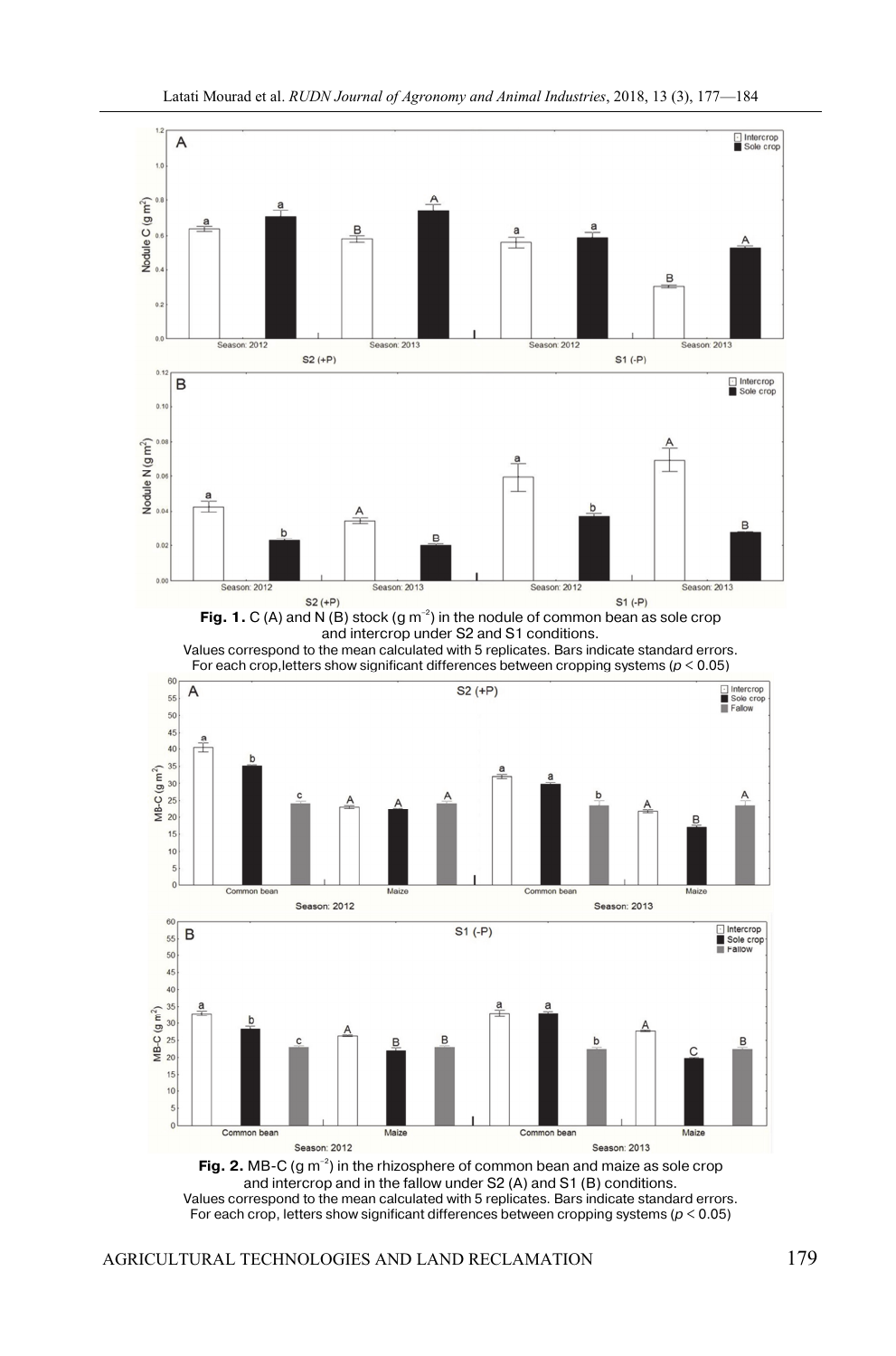The results show also that the N content in the rhizospheric MB is much higher under intercropping compared to their respective sole crop and fallow (Fig. 2). This result is very interesting more especially as fallow crop is currently a widespread practice in Algeria. The increase of N content in microbial biomass is highly positively correlated with N and C respectively sequestered in nodules under intercropping and P deficiency conditions (Fig. 3). That suggests a transfer of nodular nitrogen to the rhizosphere in favour of rhizospheric microorganisms after senescence of the nodules. The rate of N in rhizospheric MB is significantly higher in intercropping under low P conditions as well as in 2012 and 2013 seasons. This is confirmed in this study by the effect exerted under intercropping in low P soil on MB.

Indeed, the increase of nitrogen content in microbial biomass is highly positively correlated with nitrogen sequestered in nodules under intercropping and P deficiency conditions (Fig. 3). This suggests a transfer of nodular nitrogen to the rhizosphere in favour of rhizospheric microorganisms after senescence of the nodules. The rate of N in rhizospheric MB is significantly higher in intercropping under low P conditions as well as in 2012 and 2013 seasons. This is confirmed in this study by the effect exerted under intercropping in low P soil on MB. The study of Tang et al. has already highlighted the increasing of carbon in rhizospheric microbial biomass of intercropping compared to monocultures. As it was notified previously, under low P conditions, the plant is subjected to a stress that induces it to increase the rate of symbiotic fixation of atmospheric nitrogen. This enriched the soil microbial biomass after senescence of nodules.



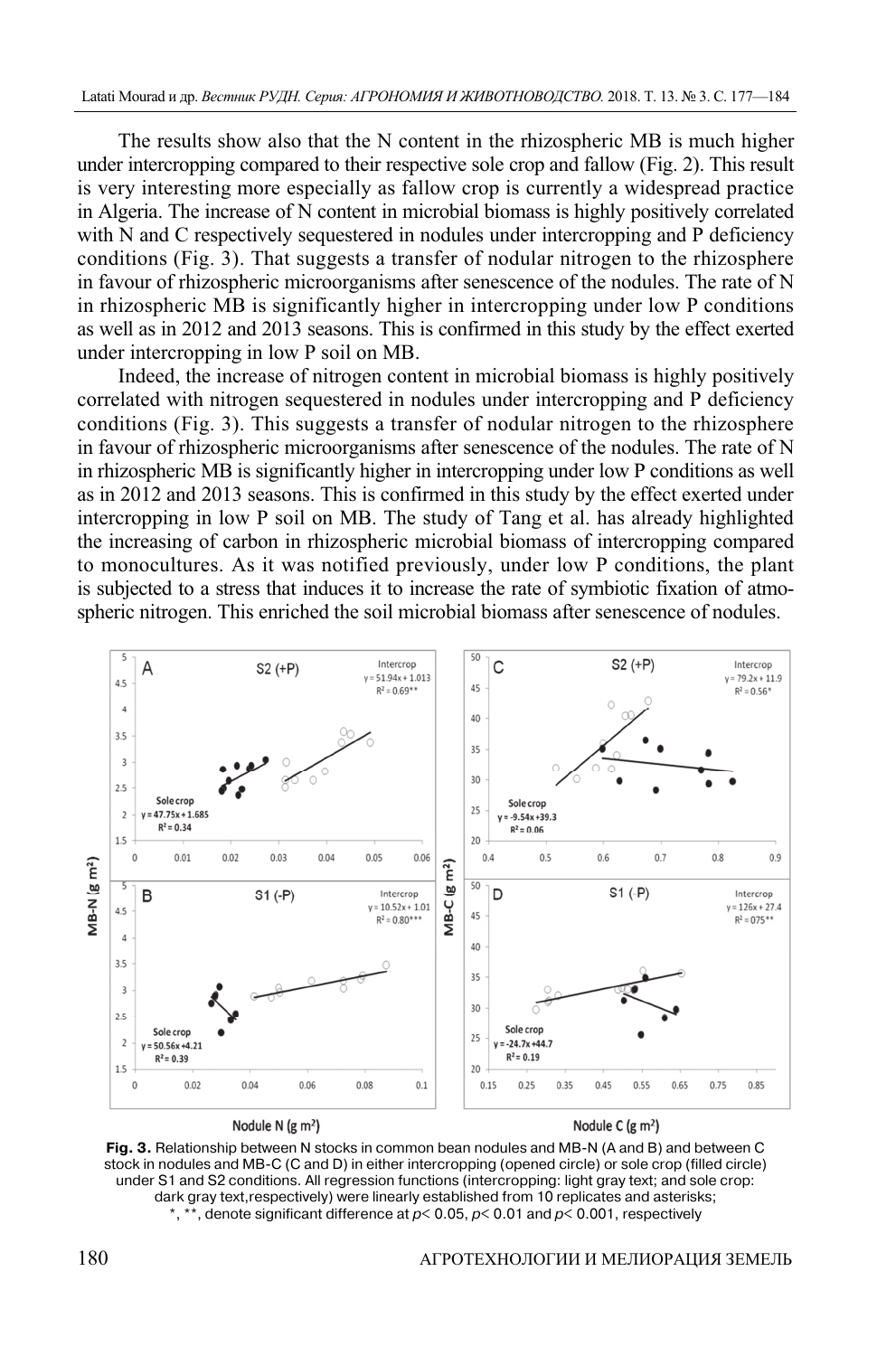Furthermore, evolution of the microbial soil respiration is proportional and positively correlated with nodule C stock in intercropping under P deficient soil (Fig. 4B). This can be justified by the fact that the intercropping in low P soil allows efficient use of environmental resources which stimulates plant growth on the one hand. Several studies have concerned the interaction between the permeability to oxygen nodular (nodular permeability) and nodular biomass [10, 11]. On the other hand, it stimulates the growth of rhizospheric microorganisms and thus enhancing their respiration [12]. They were able to show, the nodular permeability to oxygen is increased under P deficiency in controlled environment in hydroaeroponic [6, 13]. On the other hand, it stimulates the growth of rhizospheric microorganisms enhancing their respiration. Several studies have concerned the interaction between the permeability to oxygen nodular (nodular permeability) and nodular biomass.



Nodule C (g m<sup>2</sup>)

**Fig. 4.** Relationship between C stocks in common bean nodules and soil in either intercropping (opened circle) or sole crop (filled circle) under S1 (B) and S2 (A) conditions. All regression functions (intercropping: light gray text; and sole crop: dark gray text, respectively) were linearly established from 10 replicates and asterisks; \*\*, \*\*\*, denote significant difference at  $p < 0.05$ ,  $p < 0.01$  and  $p < 0.001$ , respectively.

### **CONCLUSION**

An increase of MB-C and MB-N was highlighted in common bean — maize intercrop under low P conditions. P deficiency causes a stress in the plant that induces an increase in symbiotic nitrogen fixation which allows increasing P availability in the soil. This increase of symbiotic  $N<sub>2</sub>$  fixation enriches the rhizosphere with organic matter, which has accordingly enhanced MB-C and MB-N. Enriched rhizospheric microbial flora contributes to mineralization of SOM, which stimulates rhizodeposition and growth of the plant.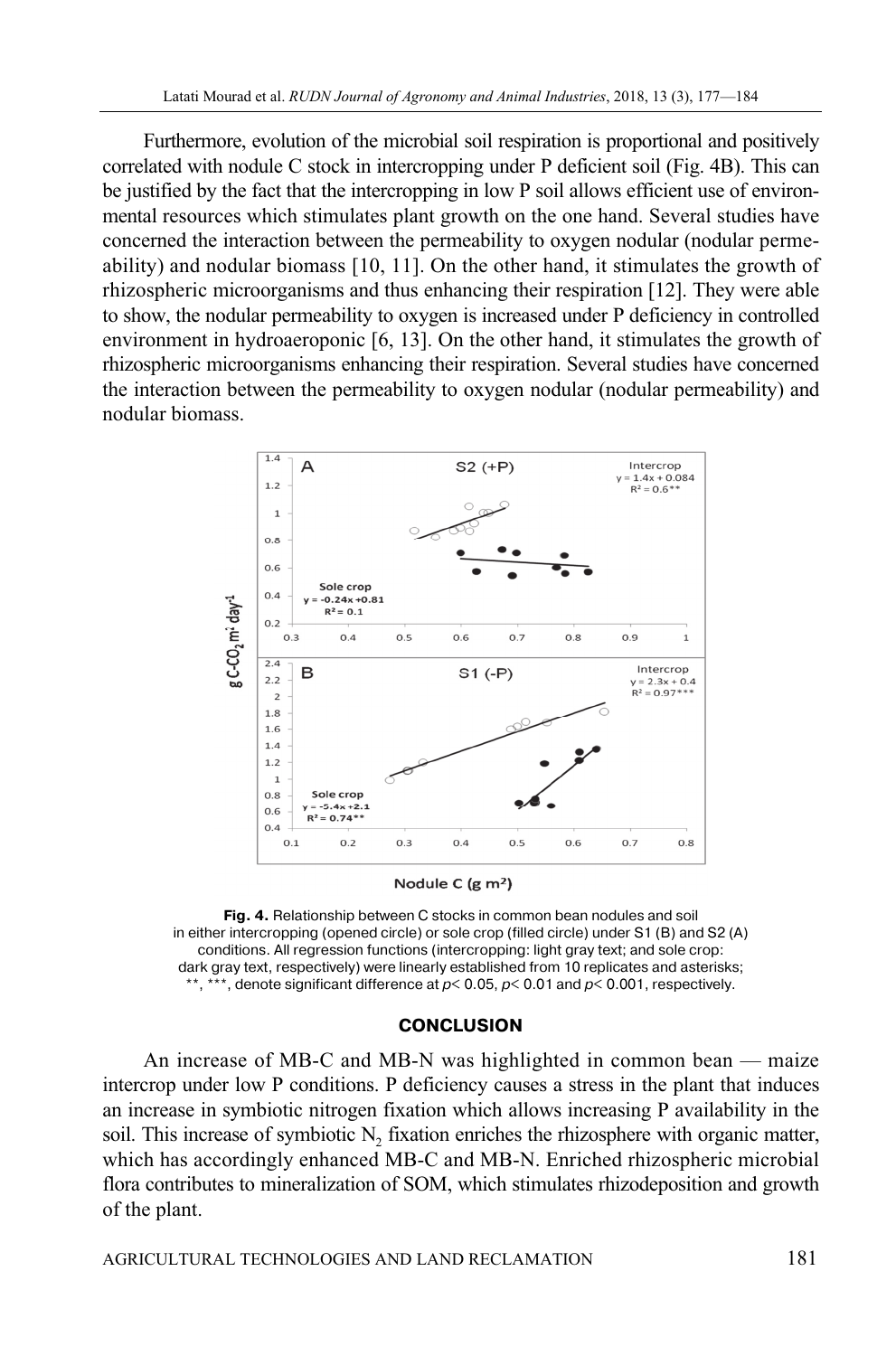### **Acknowledgements**

This work was supported by the project CNEPRU F04020110004 from the Ministry of Higher Education and Scientific Research and the framework of Algeria-French cooperation AUF-PCSI 63113PS012 and the Great Federative Project FABATROPIMED of Agropolis Foundation under the reference ID 1001-009. The authors thank the "Centre Nationale de Contrôle et de Certification des Semences" (CNCC) in Algiers for providing the maize and common bean cultivars.

© Latati Mourad, Nazih Yacer Rebouh, Aouiche Adel, 2018.

#### **REFERENCES**

- [1] Cong WF, Hoffland E, Li L, Six J, Sun JH, Bao X G, Van Der Werf W. Intercropping enhances soil carbon and nitrogen. *Global change biology.* 2015;21(4):1715—1726.
- [2] Latati M, Bargaz A, Belarbi B, Lazali M, Benlahrech S, Tellaha S, Kaci G, Drevon JJ, Ounane SM. The intercropping common bean with maize improves the rhizobial efficiency, resource use and grain yield under low phosphorus availability. *European Journal of Agronomy.* 2016; 72:80—90.
- [3] Tang X, Bernard L, Brauman A, Daufresne T, Deleporte P, Desclaux D, Souche G, Placella SA, Hinsinger P. Increase in microbial biomass and phosphorus availability in the rhizosphere of intercropped cereal and legumes under field conditions. *Soil Biology and Biochemistry.* 2014; 75:86—93.
- [4] Yang et al. (2010) Associations of Hyperglycemia and Insulin Usage With the Risk of Cancer in Type 2 Diabetes: The Hong Kong Diabetes Registry. *Diabetes*;59:1254—1260.
- [5] Xu Z, et al. (2013) 14-3-3 protein targets misfolded chaperone-associated proteins to aggresomes. *J Cell Sci* 126(Pt 18):4173—86.
- [6] Latati M, Blavet D, Alkama N, Laoufi H, Pansu M, Drevon JJ, Gerard F, Ounane SM. The intercropping cowpea-maize improves soil phosphorus availability and maize yields in an alkaline soil. *Plant and Soil*. 2014; 385:181—191.
- [7] Zhang X, et al. (2004) Pil1p and Lsp1p negatively regulate the 3-phosphoinositide-dependent protein kinase-like kinase Pkh1p and downstream signaling pathways Pkc1p and Ypk1p. *J Biol Chem* 279(21):22030—8.
- [8] Latati M, Pansu M, Drevon JJ, Ounane SM. Advantage of intercropping maize (Zea mays L.) and common bean (Phaseolus vulgaris L.) on yield and nitrogen uptake in Northeast Algeria. *Int J Res Appl Sci*. 2013; 1:1—7.
- [9] Betencourt E, Duputel M, Colomb B, Desclaux D, Hinsinger P. Intercropping promotes the ability of durum wheat and chickpea to increase rhizosphere phosphorus availability in a low P soil. *Soil biology and Biochemistry*. 2012;46:181—190.
- [10] Lazali M, Drevon JJ. The nodule conductance to O2 diffusion increases with phytase activity in N2-fixing Phaseolus vulgaris L. *Plant Physiology and Biochemistry*. 2014; 80:53—59.
- [11] Alkama N, Ounane G, Drevon JJ. Is genotypic variation of H+ efflux under P deficiency linked with nodulated-root respiration of N2-Fixing common-bean (Phaseolus vulgaris L.). *Journal of plant physiology*. 2012;169(11):1084—1089.
- [12] Chevallier T, Blanchart E, Albrecht E, Chotte JL, Eschenbrenner V, Voltz M, Mahieu M. Restoration of C content and earthworm population in a vertisol under pasture (Martinique). *Proceedings of World Congress of Soil Science*. Montpellier; 1998.
- [13] Alkama N, Bolou EBB, Vailhe H, Roger L, Ounane SM, Drevon JJ. Genotypic variability in P use efficiency for symbiotic nitrogen fixation is associated with variation of proton efflux in cowpea rhizosphere. *Soil Biology and Biochemistry*. 2009;41(9):1814—1823.

### **Author's personal data:**

*Latati Mourad* — Doctor National School of Agronomy, Department of Plant Productions. Laboratory of Integrative Improvement of Productions, Hassane Badi Avenue, El Harrach, Algiers 16200, Algeria. e-mail: m.latati@ensa.dz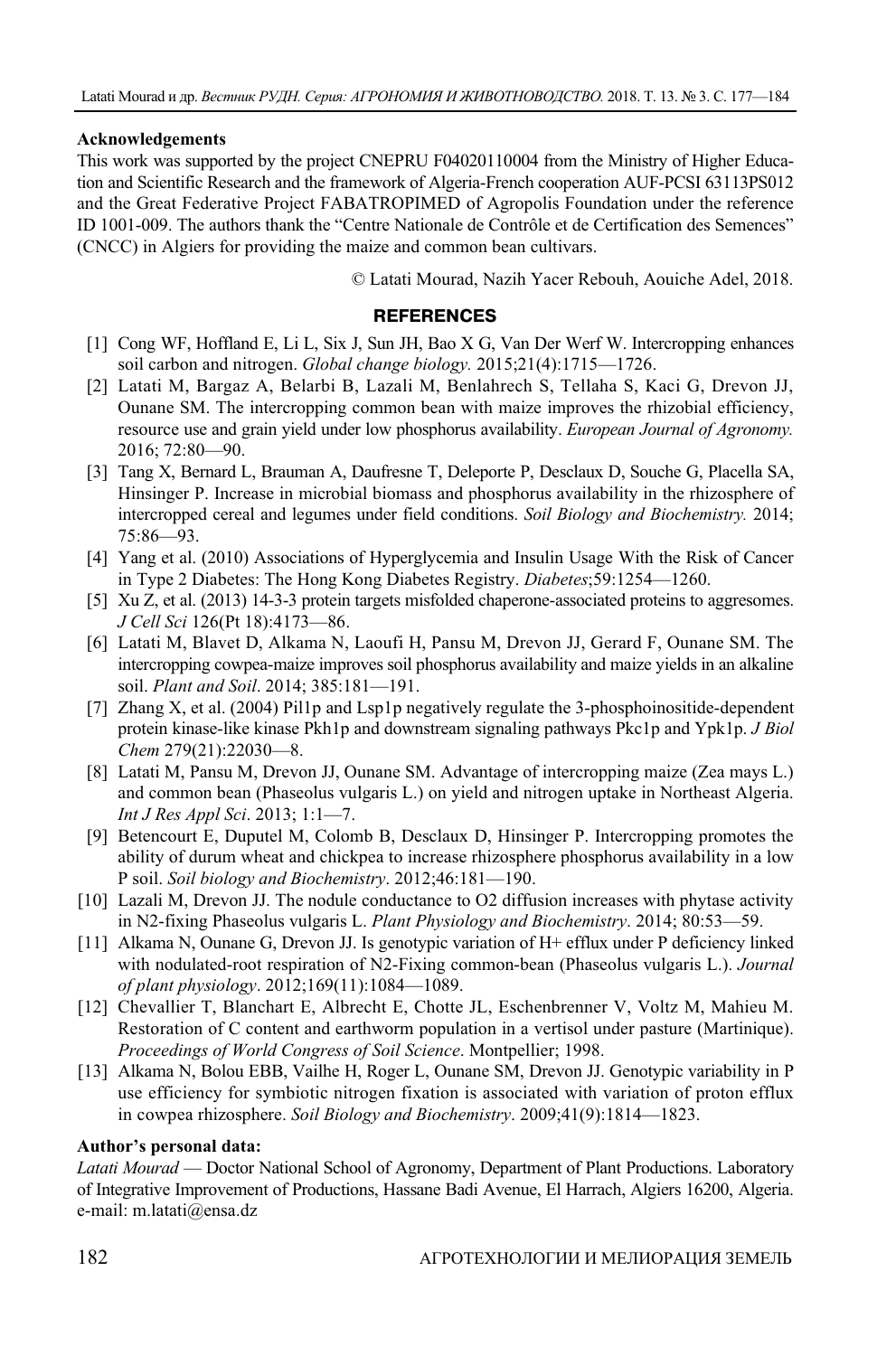*Nazih Yacer Rebouh* — Phd student, University Abderaman Mira de Bejaia — Campus Targa Uzemur. e-mail: n.rebouh@outlook.fr

*Auiche Adel* — Professor National School of Agronomy, Department of Plant Productions. Laboratory of Integrative Improvement of Productions, Hassane Badi Avenue, El Harrach, Algiers 16200, Algeria. e-mail: n.rebouh@outlook.fr

#### **For citation:**

Latati Mourad, Nazih Yacer Rebouh, Aouiche Adel. Intercropping maize — common bean enhances microbial carbon and nitrogen in low-phosphorus soil under Mediterranean conditions. *RUDN Journal of Agronomy and Animal Industries*, 2018, 13 (3), 177—184. doi: 10.22363/2312-797X-2018-13-3- 177-184.

DOI: 10.22363/2312-797X-2018-13-3-177-184

# **СОВМЕСТНЫЕ ПОСЕВЫ КУКУРУЗЫ И ФАСОЛИ ОБЫКНОВЕННОЙ УВЕЛИЧИВАЮТ МИКРОБНУЮ БИОМАССУ АЗОТА И УГЛЕРОДА В ПОЧВАХ С НИЗКИМ СОДЕРЖАНИЕМ ФОСФОРА**  В УСЛОВИЯХ СРЕДИЗЕМНОМОРЬЯ

### Latati Mourad<sup>1</sup>, Nazih Yacer Rebouh<sup>2</sup>, Aouiche Adel<sup>3</sup>

1 Национальная школа агрономии, Отдел растениеводства Лаборатория интегративного совершенствования производств растений *Авеню Хасан Бади, Эль-Харрач, 16200 Алжир, Алжир* 

 $^2$ Подготовительная школа в науке о природе и жизни Алжира *Проспект Ахмеда Хамидуча Маршрут де Болье, Эль-Харрах 162000 Алжир* 

> 3 Университет Абдераман Мира де Беджайя *Кампус Тарга Уземур. Беджайя, Алжир*

В предыдущих работах уже сообщалось о положительном влиянии смешанных посевов в условиях низкого содержания фосфора (Р). Цель данного исследования заключалась в проверке информации о том, что смешанные посевы (фасоль обыкновенная — кукуруза) на почвах с низким содержанием Р могут увеличить долю углерода (C) и азота (N) микробной биомассы (МБ) путем их перемещения из корневых клубеньковых растений и ризосферной микрофлоры на поле, расположенном в регионе Setif на севере Алжира (средиземноморский климат). Количество N, сосредоточенного в клубеньках фасоли обыкновенной, было выше при выращивании в поликультуре по сравнению с монокультурой и паром. Тем не менее, несмотря на низкое содержание P в почве, при смешанном выращивании уровень N в клубеньках оказался самым высоким за два года. Содержание С в микробной биомассе (МБ-С) было выше при поликультуре по сравнению с монокультурой и паром, однако этот показатель увеличивался в почвах с дефицитом Р. Кроме того, установлена сильная корреляция между клубеньковым С и МБ при поликультуре в условиях низкого Р обеспечения. В тех же условиях показатель общего «дыхания почвы» имел самое высокое значение и отмечалось самое низкое соотношение C: N МБ. Полученные результаты свидетельствуют о том, что при низком содержании P в почве смешанные посевы являются продуктивным способом увеличения ризосферной МБ, которая способна повысить плодородие почвы и рециркулировать минеральные элементы. Ключевые слова: Поликультура; низкое содержание Р; микробная биомасса; углерод; азот; Агроэкосистема.

**Ключевые слова:** глубокая обработка почвы, антропогенное воздействие, технология стриптил, полосная обработка почвы